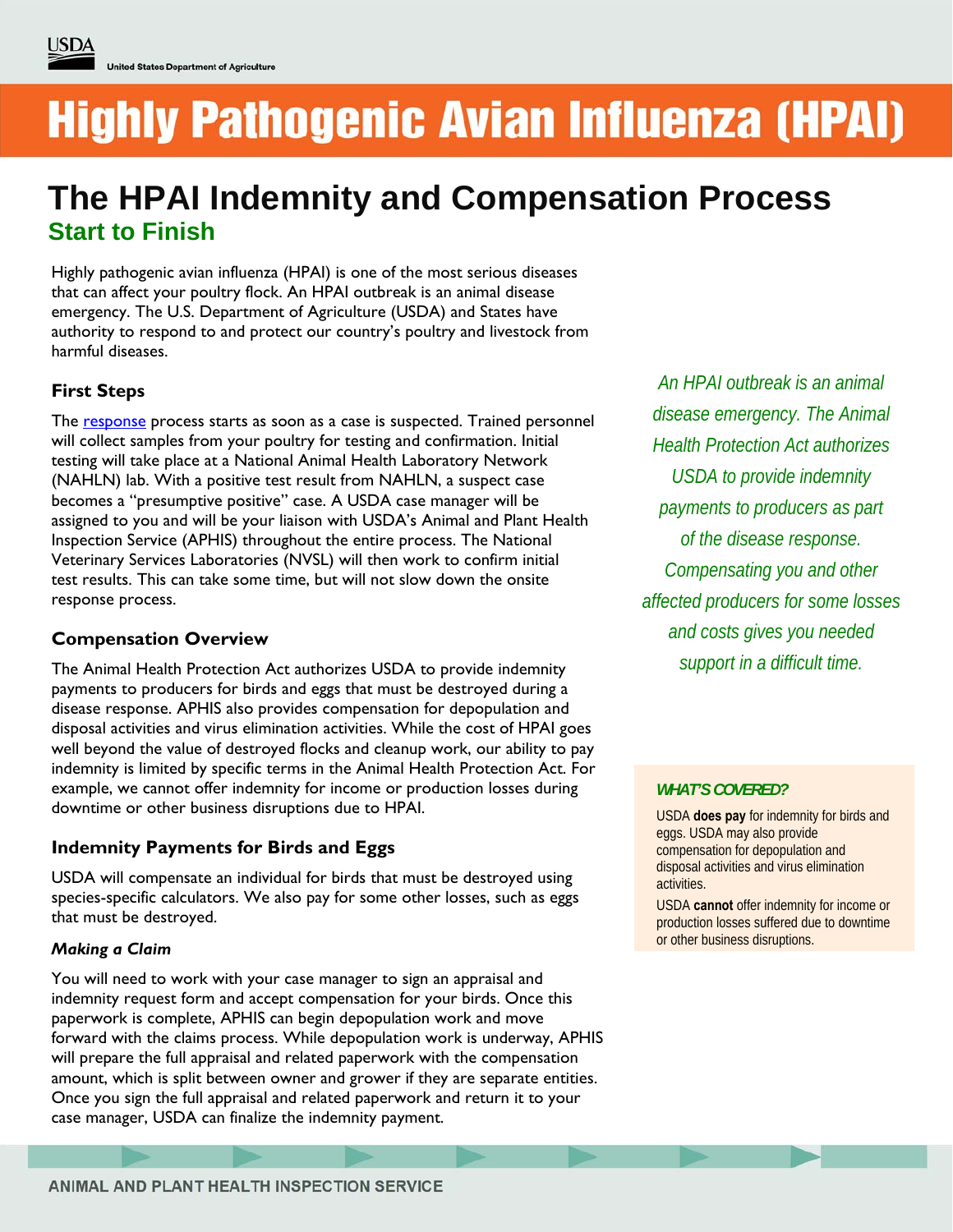#### *Receiving Payment*

To receive your payment, you must register your "DUNS" number through the Federal Government's System for Award Management (SAM). A DUNS number is the standard business identifier for Federal electronic commerce. If you already participate in certain USDA programs, you probably already have a DUNS number. If you do not have a DUNS number, your case manager can help you with obtaining one. After receiving your number, follow the guidance listed in this document to register with SAM: www.sam.gov/sam/transcript/Quick\_Guide\_for\_Contract\_Registrations.pdf.

USDA will need to verify your SAM registration before any payments can be processed. USDA deposits compensation funds directly into your bank account. You can expect to see the deposit approximately 2 to 3 weeks after you have given USDA the account information needed to process the payment.

# **Compensation for Depopulation, Disposal, and Virus Elimination Activities**

#### *Flock Plan*

You must have a flock plan to receive compensation for depopulation, disposal, or virus elimination activities. A flock plan is not required for indemnity payments for birds or eggs. Your case manager will help you develop your flock plan, which is an agreement between APHIS, the State Animal Health Official, and you that:

- describes the methods used for depopulation, disposal, and virus elimination;
- documents your intention to eliminate HPAI from your premises and maintain [strong biosecurity measures](http://www.uspoultry.org/animal_husbandry/intro.cfm) to prevent transmission or future introduction of the virus; and
- details regulatory requirements to release State and/or Federal quarantine areas.

#### *Depopulation and Disposal*

USDA covers the cost of depopulating and disposing of HPAI-affected flocks. In most cases, USDA or its contractors carry out these activities and pay the costs directly. If you choose to manage your own depopulation and disposal activities, USDA will reimburse you according to a financial plan, which you will develop with your case manager. This plan will detail the costs associated with the depopulation and disposal activities that are described in your flock plan and must be signed prior to payment being processed. USDA will reimburse you for those activities at a rate equal to what would otherwise be paid to a contractor for the same work. USDA will only reimburse for activities outlined in the flock plan.

USDA also provides compensation for materials, such as tools or pallets-that must be disposed of because they cannot be safely or adequately cleaned. Your USDA case manager must review and approve in writing any items that must be disposed of, prior to them being placed in a dumpster, in order for you to receive compensation for those items.

*You must have* a biosecurity plan in place and *a flock plan to receive compensation for depopulation, disposal, or virus elimination activities.* 

#### *INFORMATION NEEDED FOR APPRAISAL AND INDEMNITY*

Below is a list of what's needed for the appraisal and indemnity paperwork. Your case manager will help you gather this information and verify details with others, such as your flock veterinarian, if needed.

- Type of flock (turkey, chicken, layer, breeder, backyard, etc.)
- Age, sex, and number of each type of bird
- Number of barns and number of birds in each barn
- Bird mortality records over the last 2 weeks
- Eggs on hand/current egg inventory (if applicable)
- Onset date of disease signs (if present)
- Date of facility quarantine
- Reason for test (area surveillance, pre-movement, National Poultry Improvement Plan, sick-bird call)
- County where your farm is located
- Premises identification number, or PIN (location of poultry, not company home)
- Global positioning system coordinates (latitude/longitude) and 911 address for your farm
- Name of your facility/complex
- Claimant name and address
- Confirmation of mortgage status
- Appraisal date (date value is assigned to the birds or eggs)
- Name of diagnostic lab testing samples